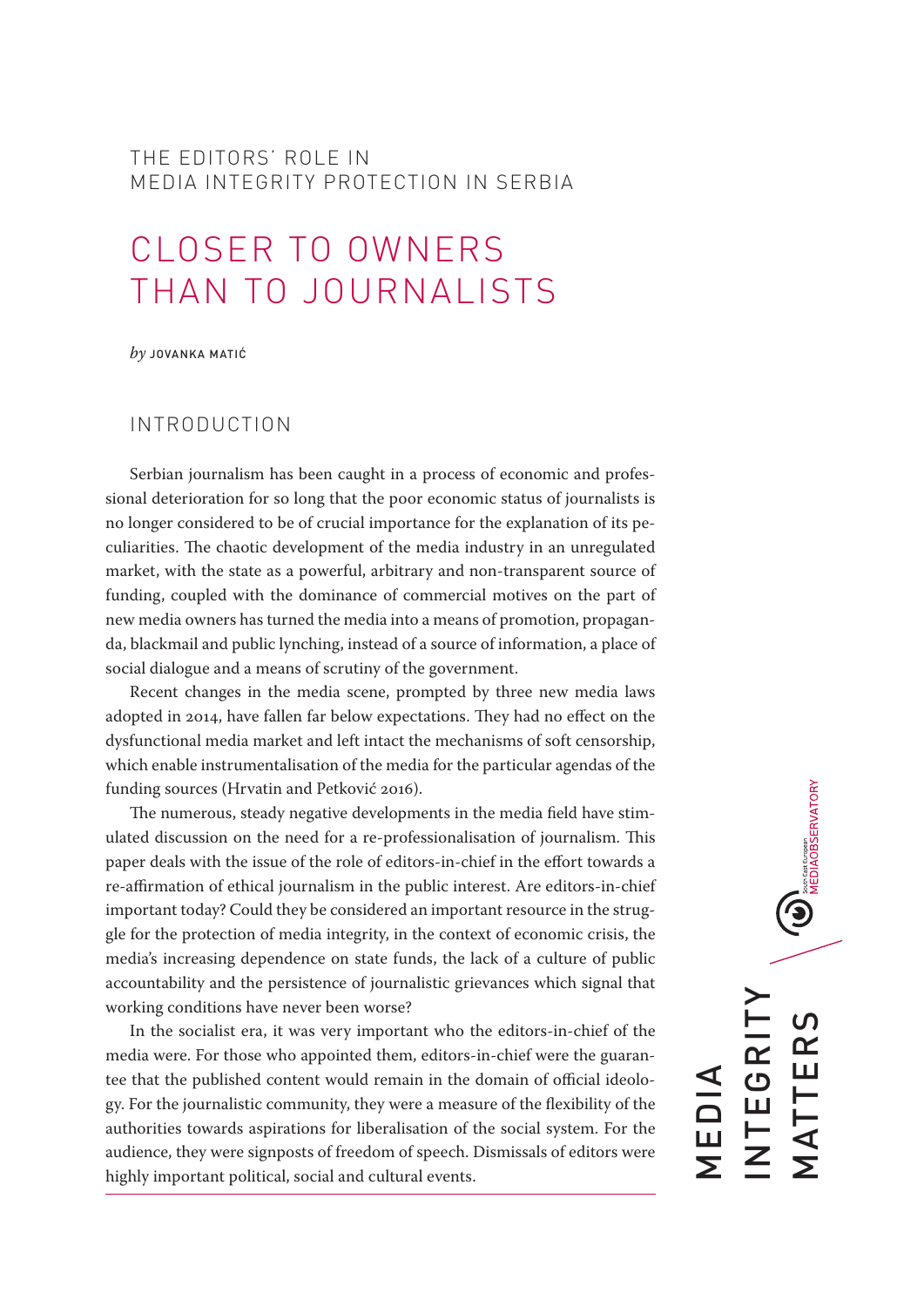In the period of disintegration of socialism and the building of the Serbian nation-state, editors-in-chief once again became important. The first act of Slobodan Milošević, after his group had won predominance in the structure of the party, was to change the leading people in the most important Serbian media and thus to secure media support for the new party state and its war policy. All twists in this policy were followed by appointments of new chief editors. State-owned media were one of the strategic pillars of the Milošević regime; their strong propaganda functioning was secured by the actions of editors loyal to the regime. In contrast to the regime's media and editors, outside the state control, new media were created as islands of sanity in a nationalistic frenzy, largely thanks to the personal engagement of chief editors, such as Staša Marinković (daily *Borba*), Dragoljub Žarković (weekly *Vreme*), Veran Matić (*Radio B92*). The two opposing media camps grew in parallel with one another, while the appointments of editors-in-chief were of importance for the future of the media within these camps.

Today, after 15 years of media reform, appointments and dismissals of chief editors do not attract much attention, either within the media community or in the wider public. This absence of turbulence, however, is not the result of fine regulation of the media system, with effective guarantees of media autonomy and established procedures for resolving conflicts between professional and organisational goals. The silence over appointments and dismissals of chief editors is the result of the crisis in journalism as a profession and the collapse of the media industry, which has by now been operating in survival mode for seven or eight years.

With a low level of expectations from media, the audience no longer reacts to the fact that the loudest and best known editor-in-chief is a symbol for all that is wrong in journalism: the owner of the tabloid Informer, Dragan Vučićević. Journalists, who are caught somewhere between their weariness of transitional change and the still surviving professional myths and legends, do not wonder why a satirical columnist has recently replaced a serious analyst in the position of editor-in-chief of the high-quality and consistently civic oriented daily *Danas*. No one cares why Veran Matić is still editor-in-chief of *RTV B92*, although he presided over the atrophy of all the important journalistic achievements of *B92*, achievements which had once made it world famous.

Still, the 12 media editors and experts interviewed for the purpose of this study responded positively to the question of whether it matters who is taking editor-in-chief position in the media.

Interviewed in March 2016, our respondents included three current editors-in-chief, one deputy editor-in-chief and one former editor-in-chief, in addition to editors from diverse national and regional media.

THE EDITORS' ROLE IN ARE EDITORS-IN-CHIEF IMPORTANT TODAY? COULD THEY BE CONSIDERED AN IMPORTANT RESOURCE IN THE STRUGGLE FOR THE PROTECTION OF MEDIA INTEGRITY. TODAY, AFTER 15 YEARS OF MEDIA REFORM, APPOINTMENTS AND DISMISSALS OF CHIEF EDITORS DO NOT ATTRACT MUCH ATTENTION, EITHER WITHIN THE MEDIA COMMUNITY OR IN THE WIDER PUBLIC.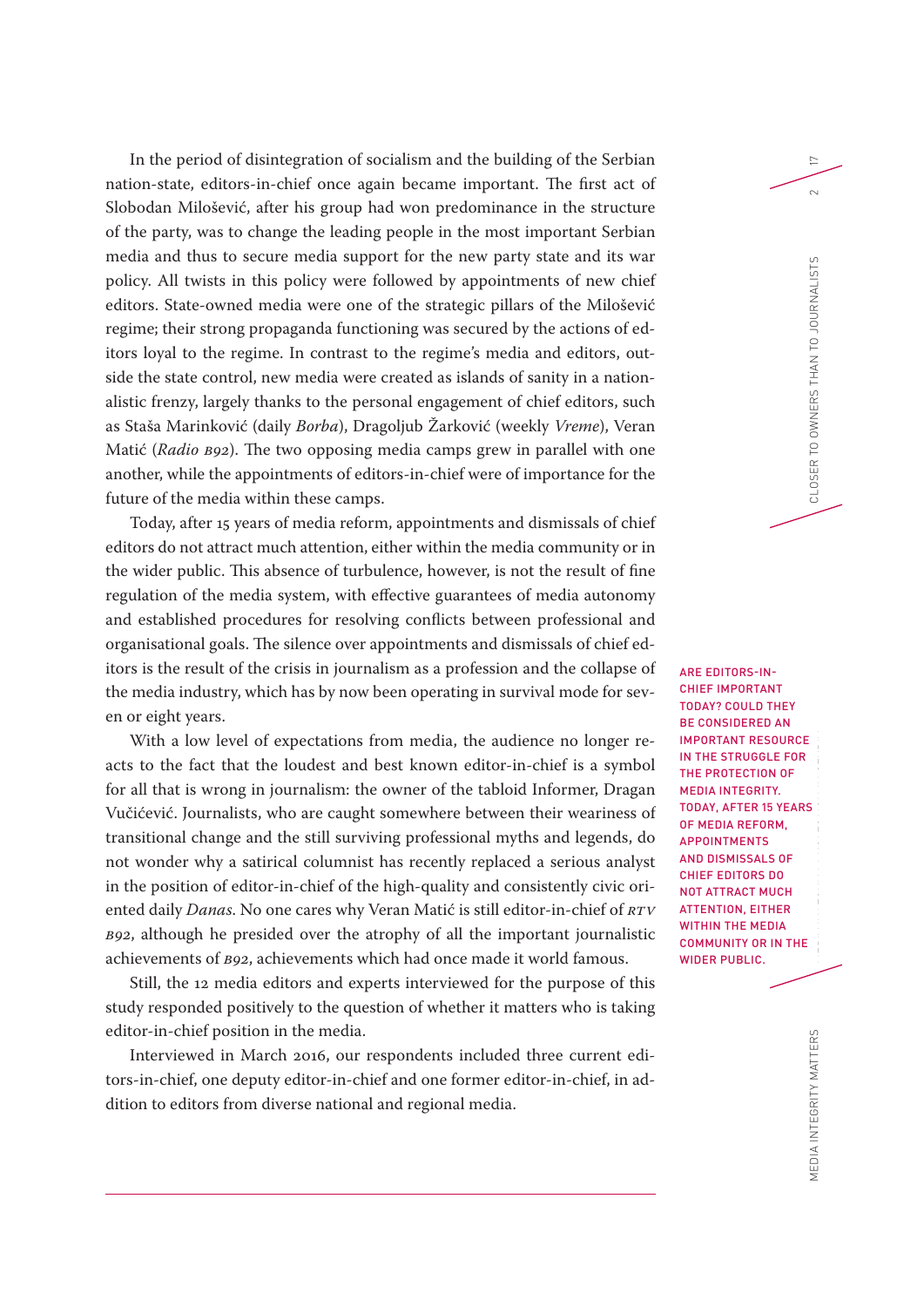#### 1 THE IMAGE OF A PROFESSION IN CRISIS

The latest research concerning the situation of journalists in Serbia, published in the study *From Journalists to Wage Earners. Precarious Work and Life*  (Mihailović 2015), confirms that crisis has become a chronic state in the profession. A majority of journalists believe that the unfavourable economic position of journalists will continue to be the main characteristic of the profession in the near future and that it is the key factor that prevents efficient resistance to the instrumentalisation of the media.

The study is based on a 2015 survey involving 1,100 media workers (740 employed and 370 unemployed). About three quarters of them (77 percent) believe that the state controls the media, 62 percent think that there is no freedom of the media in Serbia, 73 percent believe that self-censorship among journalists is widespread, while 76 percent think that there is more self-censorship than censorship, since journalists are afraid of losing their jobs.

This study shows that the professional culture of journalists changed drastically during the economic crisis. A large number of journalists left the profession. Those who remained, like a frog slowly being boiled alive, became used to the increasing commercialisation and tabloidisation of journalism, as well as to the drastic departures from professional rules and ethics required from them in order to receive their salaries. As one of the respondents in the survey put it, there was no need for threats *"because the threat already exists, it is there, it is constant – in a poorly paid and highly precarious job."*

Having examined the conditions of journalistic work in detail, the authors of the study concluded that the journalistic profession has been affected by the process of precarisation, i.e. the process of rendering work and life insecure. Nothing is safe and long lasting, especially not the place of work and employment. The study found that for 61 percent of media workers there has been a significant precarisation of work and life, particularly in terms of labour rights, working hours, job security and the conditions of work.

The most important finding of this research concerns a division within the journalistic ranks in terms of preferences for their professional future. For example, 41 percent of respondents would be most in favour of leaving journalism to work in another field, 37 percent would opt for any media outlet where they could work freely, regardless of status and salary level, while 22 percent of respondents would choose a safe job contract even at the cost of not always reporting on what they know or think.

According to the above data, one in five journalists is no longer committed to socially responsible journalism. They accept that a condition of their survival in the profession is doing what their superiors say, regardless of the professional code of conduct. Two out of five are burned out and could turn either way, meaning that they could still be influenced in the direction of

T<br>IS MEDIA INTEGRITY PROTECTION IN SERBIA CLOSER TO OWNERS THAN TO JOURNALISTS 3 THE STUDY FROM JOURNALISTS TO WAGE EARNERS, PRECARIOUS WORK AND LIFE CONFIRMS THAT CRISIS HAS BECOME A CHRONIC STATE IN THE PROFESSION. THE STUDY FOUND THAT FOR 61 PERCENT OF MEDIA WORKERS THERE HAS BEEN A SIGNIFICANT PRECARISATION OF WORK AND LIFE, PARTICULARLY IN TERMS OF LABOUR RIGHTS, WORKING HOURS, JOB SECURITY AND THE CONDITIONS OF WORK.

17

 $\infty$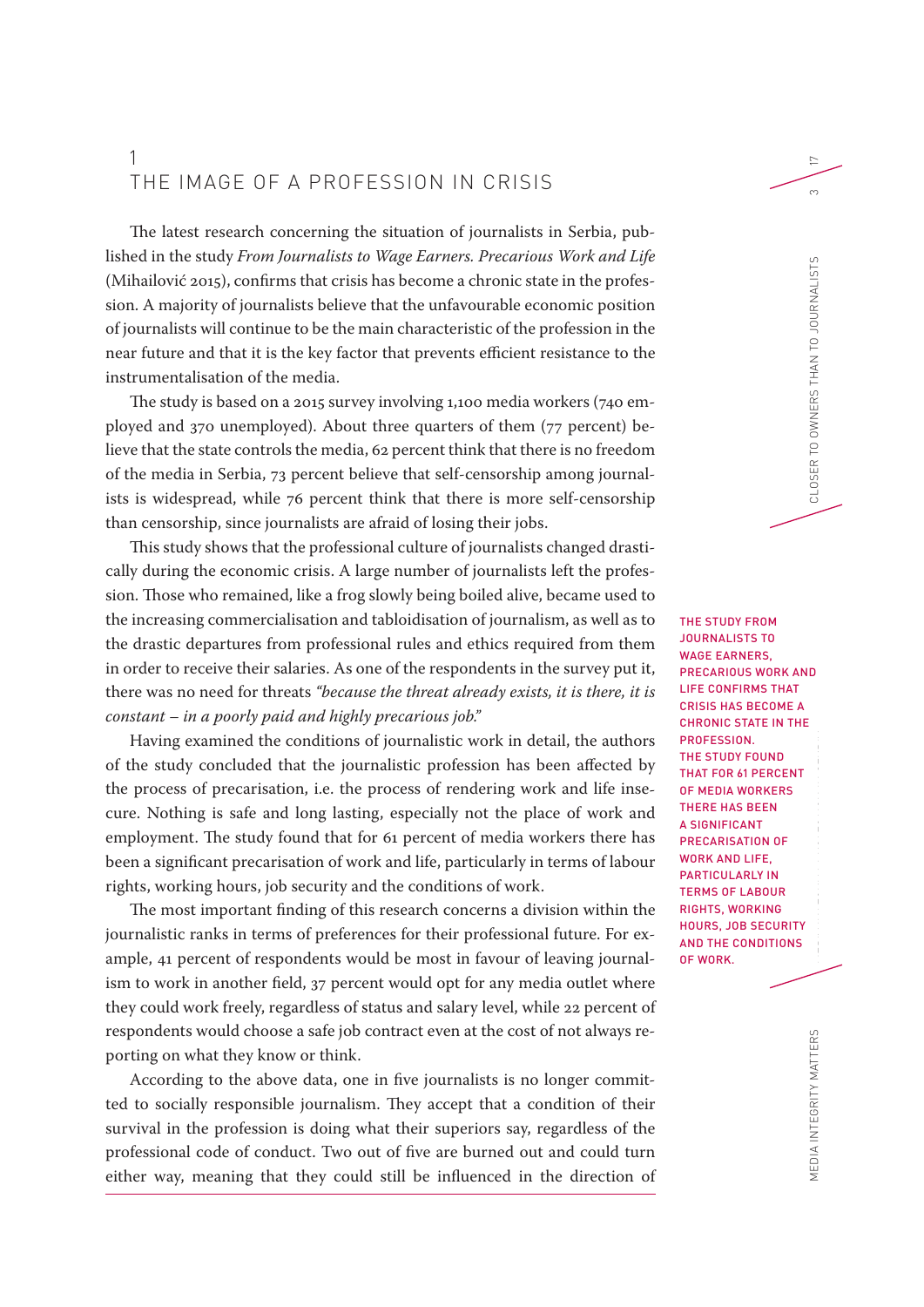re-professionalisation. The profession still can count firmly on the remaining two out of five. These are the ones who preserve professional identity and media integrity, even at high cost to themselves.

#### $\mathcal{P}$ UNKNOWN PROFILE OF EDITORS

There are no indications of how this research finding  $-$  that for every five journalists, two are combative, two lethargic and one "lost" (corrupt) - applies to the ranks of media chief editors. The number of chief editors has long surpassed a thousand, but no one tracks or analyses them. Many of the media outlets and their editors are actually very little known outside their local communities.

Interestingly enough, chief editors are rarely found on the lists of the most powerful people in the media sector, such as the lists published by the daily newspaper *Blic* for years. On the lists from 2011, 2014 and 2015,<sup>1</sup> among the 50 most powerful persons, there were 13 chief editors on two occasions, while in one of these years 12 editors-in-chief were on the list, though not the same names were on the list in the observed period. The lists of the privileged ones usually included chief editors of national dailies (Ringier's editions *Blic* and *Alo*, two serious newspapers *Politika* and *Danas*, the semi tabloid *Novosti*, the tabloids *Kurir*, *Pres*, and *Informer*) and the weekly magazines (*NIN*, *Vreme*, *Nedeljnik*, *Novi magazin*, *Blic žena*), but only rarely radio and TV media (*B92*, *Studio B*, *TV Avala*, *Radio Beograd*). According to the authors of the list, when choosing the most powerful, the criteria involved how difficult it was for them to achieve their goals, public recognition, financial and political influence, personal authority and the reputation of the institution they represent and personal charisma.<sup>2</sup>

It turned out that more powerful than the chief editors are the media owners, owners of advertising agencies, production house owners, people from the ministry in charge of media and directors of electronic media (except in the case when the functions of director and chief editor coincided, or where the head of a given media outlet was an editor with a particular journalistic reputation).

In the opinion of the 12 media editors and experts interviewed for our study, today's chief editors are highly diverse. There is no prevailing profile or general career path in journalism that leads to the position of editor-in-chief.

TE/E<br>A ONE IN FIVE JOURNALISTS IS NO LONGER COMMITTED TO SOCIALLY RESPONSIBLE JOURNALISM. TWO OUT OF FIVE ARE BURNED OUT AND COULD TURN EITHER WAY. THE PROFESSION STILL CAN COUNT FIRMLY ON THE REMAINING TWO OUT OF FIVE. THESE ARE THE ONES WHO PRESERVE PROFESSIONAL IDENTITY AND MEDIA INTEGRITY, EVEN AT HIGH COST TO THEMSELVES.

MEDIA INTEGRITY MATTERS

<sup>1</sup> See e.g. <http://www.nuns.rs/info/news/23181/50-najmocnijih-u-medijima-u-srbiji.html>. Accessed 2 April 2016.

<sup>2</sup> See <http://www.blic.rs/vesti/drustvo/pedeset-najmocnijih-u-medijima/tvg679b>. Accessed 2 April 2016.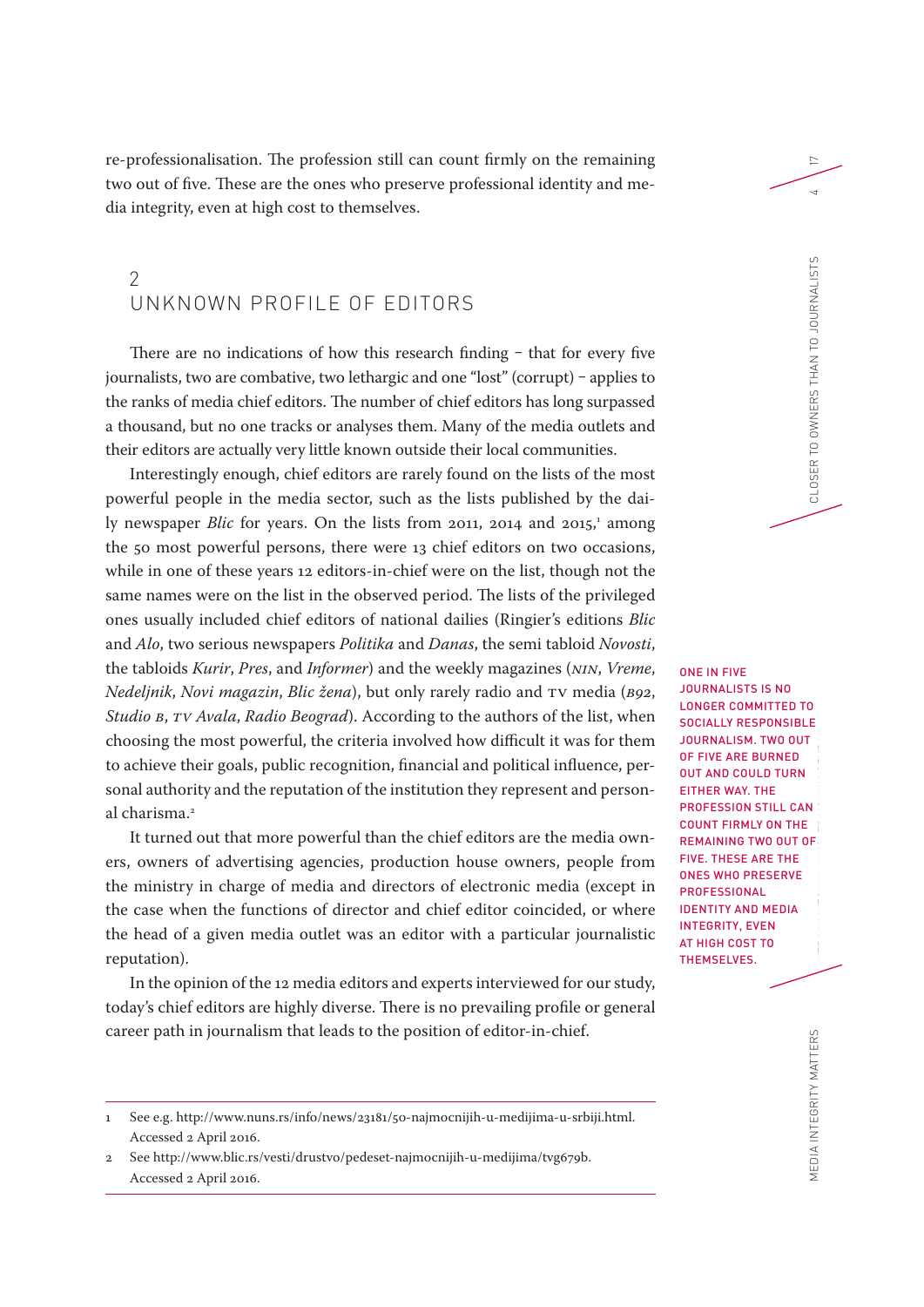Some outlines of the chief editors' profile are offered by a survey conducted among the editors of media outlets across Serbia in 2011.<sup>3</sup> A typical editor-in-chief is a male between 40 and 50 years of age, who has been working in journalism for more than 20 years, and with university degree in the field of social sciences. Among the 167 surveyed editors from all types of media, 71 percent were men, and only 29 percent women. Older journalists with lengthy professional careers prevailed in comparison to those who were middle-aged and in the middle of their careers. About three-quarters of these editors (76 percent) were older than 40, and one in three over 50 years of age. Editors below 30 years of age were better represented in local media, but their number was still considerably low. For example, 4 percent of editors in local media were younger than 30, compared to 7 percent of editors over 60 years of age. Overall, the largest number of editors (30 percent) had between 20 and 30 years of professional experience, while 21 percent had between 15 and 20 years of experience, and 20 percent of editors had up to 15 years of experience.

More than half (55 percent) had university education, and in most cases they hold degrees in social sciences although there were also those who graduated from technical universities (4 percent). Among the remaining participants, there were more with secondary education (22 percent) than with post-secondary qualifications (19 percent). The number possessing specialised education in journalism was relatively low: less than a fifth (17 percent) had completed a faculty specialising in journalism, while about a quarter (24 percent) had acquired specialised knowledge by attending journalism courses or training sessions following secondary or higher general education.

As someone who, during decades of involvement in the education of journalists, has met the chief editors of a variety of media in Serbia, Mitko Jakovlevski says that he cannot normally recognise a pattern or any criteria by which these persons became editors-in-chief.4 In his view, a dominant practice of today is that anyone can be the chief editor, irrespective of education and professional quality. Jakovlevski locates the process of decline in the quality of media workers in the period of the 1990s. Before that, at the end of the 1980s, "red" media outlets such as *Borba* and *Radio Belgrade* gave rise to a cadre of excellent professionals, who, as chief editors, subsequently contributed to the development of professional journalism and resisted the war-mongering propaganda. Jakovlevski believes that the role of editor-in-chief began to lose its importance in the era of the economic rise of the media in the period between 2005 and 2008, when the media owners began to have the dominant influence

Y<br>V(E)<br>F, T<br>F, TODAY'S CHIEF EDITORS ARE HIGHLY DIVERSE. THERE IS NO PREVAILING PROFILE OR GENERAL CAREER PATH IN JOURNALISM THAT LEADS TO THE POSITION OF EDITOR-IN-CHIEF.

<sup>3</sup> The survey was conducted by four journalistic and professional associations (NUNS, ANEM, NDNV and Local Press) for the publication *Serbian Media Scene VS European Standards* on a sample of 240 executives in the media, of which 167 were editors-in-chief or their deputies and assistants (others were the owners, directors or other editors).

<sup>4</sup> Interview with Mitko Jakovlevski, former editor and specialist in media education, Belgrade, 19 March 2016.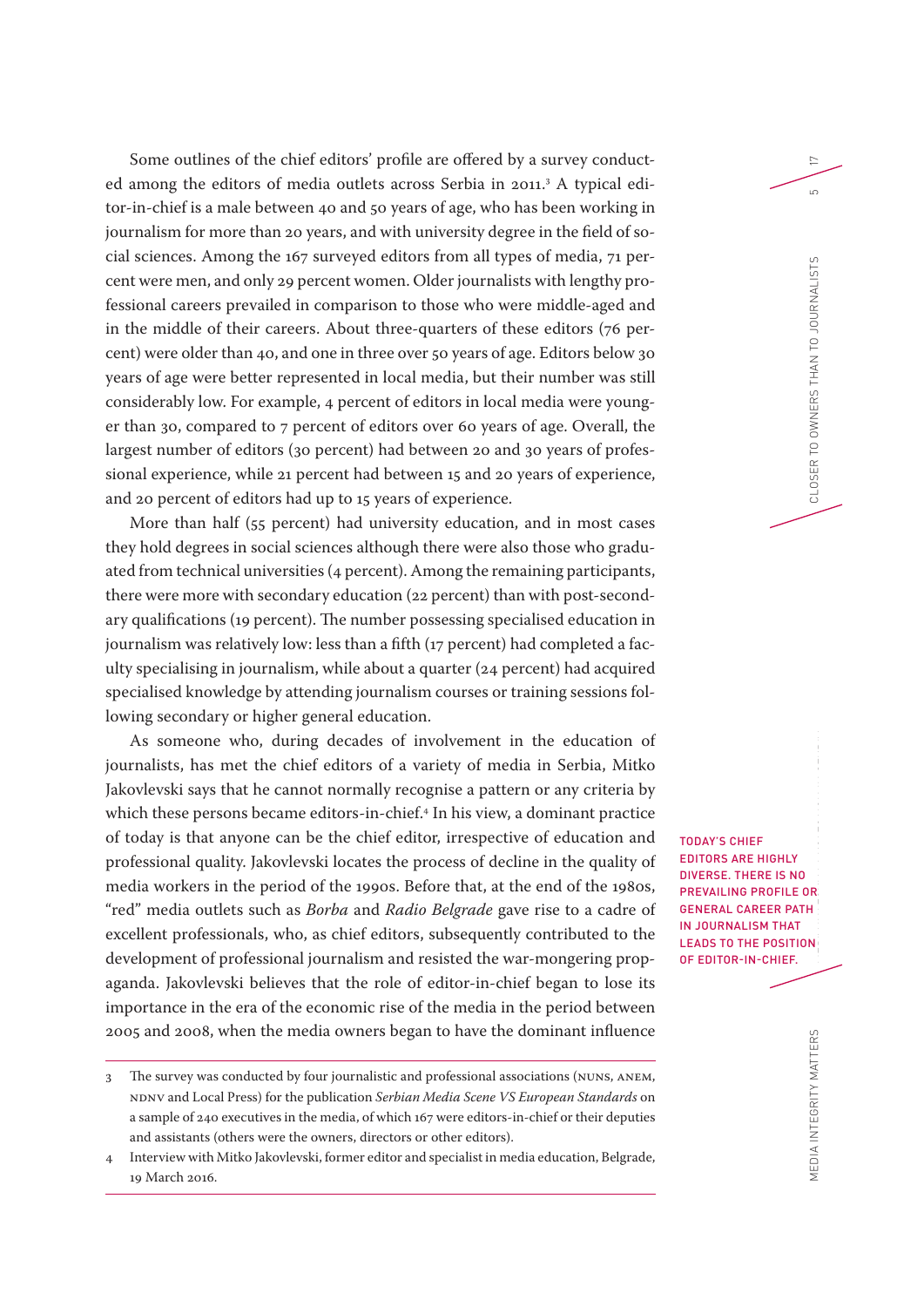on the media, and the *"chief editor was only the executer of the owner's desires, that is, he determined the framework of the work of journalists in accordance to the needs or the financial arrangements made by the owner."* In addition, many media have become the prey of parties in power – according to Jakovlevski, these are not just public companies or public service broadcasters, but also private media – thus making the chief editor's position into one that can be used for the promotion of political and related economic power centres.

#### 3 MODELS AND EXAMPLES OF AN EDITORIAL CAREER

In previous decades, the path to the position of editor-in-chief was schematic and lengthy. Editors were cultivated in their newsrooms, by gradual preparation for more complex tasks. Today this is the exception rather than the rule. The chaotic development of the media over the last two decades has led to the creation of a multitude of newsrooms with a small number of people, and to the disappearance of the practice of gradual internal education for a job placement. According to Jelka Jovanović, editor of the *Novi magazin* weekly and former vice president of the Independent Association of Journalists of Serbia (NUNS),<sup>5</sup> *"the former gradual rise to the top, starting from covering the green market to covering the National Assembly, and from writing commentaries to editing the section,"* has disappeared. Editorial careers are being determined by other factors and affiliations.

When speaking about editors in the media in which they once worked or where they currently work, the 12 editors interviewed for this report claim that the majority of editors were chosen based on their professional experience, ethics, reputation and personal leadership skills. Still, for other media, they say that different criteria prevail for the appointment of editors.

The tabloid press established the model for the advancement of individuals based on their having good connections with the establishment, including the secret service or other security structures and confidential ties with the owners, who often remain hidden. Based on these relations, individuals record a meteoric rise, and then they move from one tabloid to another. This model is transferred to other media as favouritism of individuals who easily make compromises with the management. These editors-in-chief are not looking for good authors with experience and knowledge among their subordinates, but for *"cheap but fast, disciplined and ambitious"* runners (Mihailović 2015, 92).

In the remnants of the state-owned media – the daily newspapers (*Politika*, *Novosti*, and *Dnevnik*), public service broadcasters and the minority media

T<br>RI<br>EDIT MEDIA INTEGRITY PROTECTION IN SERBIA CLOSER TO OWNERS THAN TO JOURNALISTS 6 ESTABLISHED THE MODEL FOR THE ADVANCEMENT OF INDIVIDUALS BASED ON THEIR HAVING GOOD CONNECTIONS WITH THE ESTABLISHMENT, INCLUDING THE SECRET SERVICE OR OTHER SECURITY STRUCTURES AND CONFIDENTIAL TIES WITH THE OWNERS, WHO OFTEN REMAIN HIDDEN.

THE TABLOID PRESS

17

 $\sim$ 

<sup>5</sup> Interview with Jelka Jovanović, editor, *Novi magazin* weekly, Belgrade, 19 March 2016. .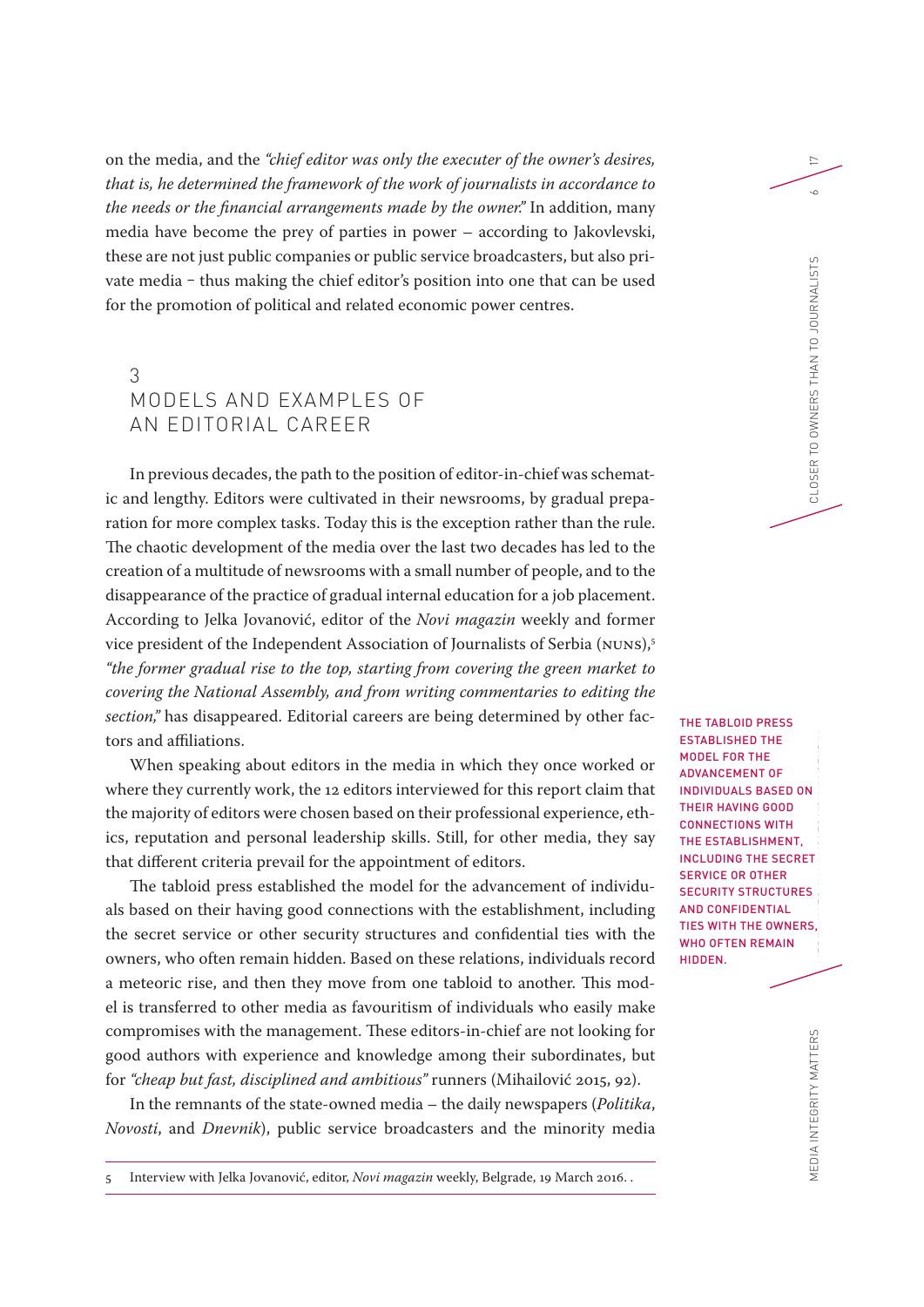founded by the councils of national minorities – editors-in-chief are still chosen on a political basis.

A paradigmatic example of appointment priorities in the public media sector is the case of the director and chief editor of *RTV Studio B*, Aleksandar Timofejev.

He was appointed to this position in 2007 by the Belgrade City Assembly, the founder of *Studio B*, which was at the time dominated by the Democratic Party. Timofejev was a strong and highly active opponent of privatisation of the media during the preparation of the law that envisaged mandatory privatisation. He promoted *Studio B* as a public service broadcaster, hiding its nature as a state-owned media outlet, financed from the budget and actually governed by the local authority - Belgrade City Assembly. He believed that he had managed to make *TV Studio B* a *"good city television which has nothing to do with politics".* In reality, politics indeed was not the primary topic in the programming of *TV Studio B*. However, according to content research, the absence of political topics proved commensurate with the sophisticated promotion of the views of the city authorities on all the issues and a corresponding absence of any critique of its work (Matić 2014). Timofejev feared that privatisation would destroy *Studio B* because a private owner would have no interest in continuing to produce programming in the public interest. More than a year before the new owner of *Studio B* had the chance to realise Timofejev`s fears, this was done by the local authority, now under the control of new political forces, which won the elections in March 2014. The new composition of the Belgrade City Assembly fired Timofejev in May 2014, with the explanation that the public company needed *"more dynamic activities"*. In fact, the local authority turned *Studio B* from a channel with a mild bias in favour of the previous ruling Democratic Party (DS) into an outlet with an aggressive propaganda orientation in favour of the new ruling Serbian Progressive Party (SNS). *Studio B* was privatised in late 2015. The new owner did not introduce any editorial or personnel changes. At the time of his dismissal by the local authority, Timofejev very clearly depicted the situation: politics brought me to the position, and politics replaced me.

While the Democratic Party did not even try to conceal its political influence on the appointments of editors-in-chief, the new ruling party, the SNS, does the opposite. One of the features of its rule, with strong authoritarian tendencies, is the denial of any influence on media editors and consequently on media production, while the public space for opposition discourse is getting narrower and the credibility of civil society institutions lower since the SNS became the governing force.

A good example of the new patterns of work of politically affiliated editors-in-chief is Ljiljana Smajlović, current chief editor of the national daily *Politika*, still partially owned by the state. Smajlović was appointed to this position in 2013, by the Management Board of the *Politika* publisher, dominated by the SNS. The appointment marked her second mandate at *Politika*, since

כ<br>A N<br>IC IN THE REMNANTS OF THE STATE OWNED MEDIA – THE DAILY NEWSPAPERS (POLITIKA, NOVOSTI, AND DNEVNIK), PUBLIC SERVICE BROADCASTERS AND THE MINORITY MEDIA FOUNDED BY THE COUNCILS OF NATIONAL MINORITIES – EDITORS-IN-CHIEF ARE STILL CHOSEN ON A POLITICAL BASIS.

17

MEDIA INTEGRITY MATTERS MEDIA INTEGRITY MATTERS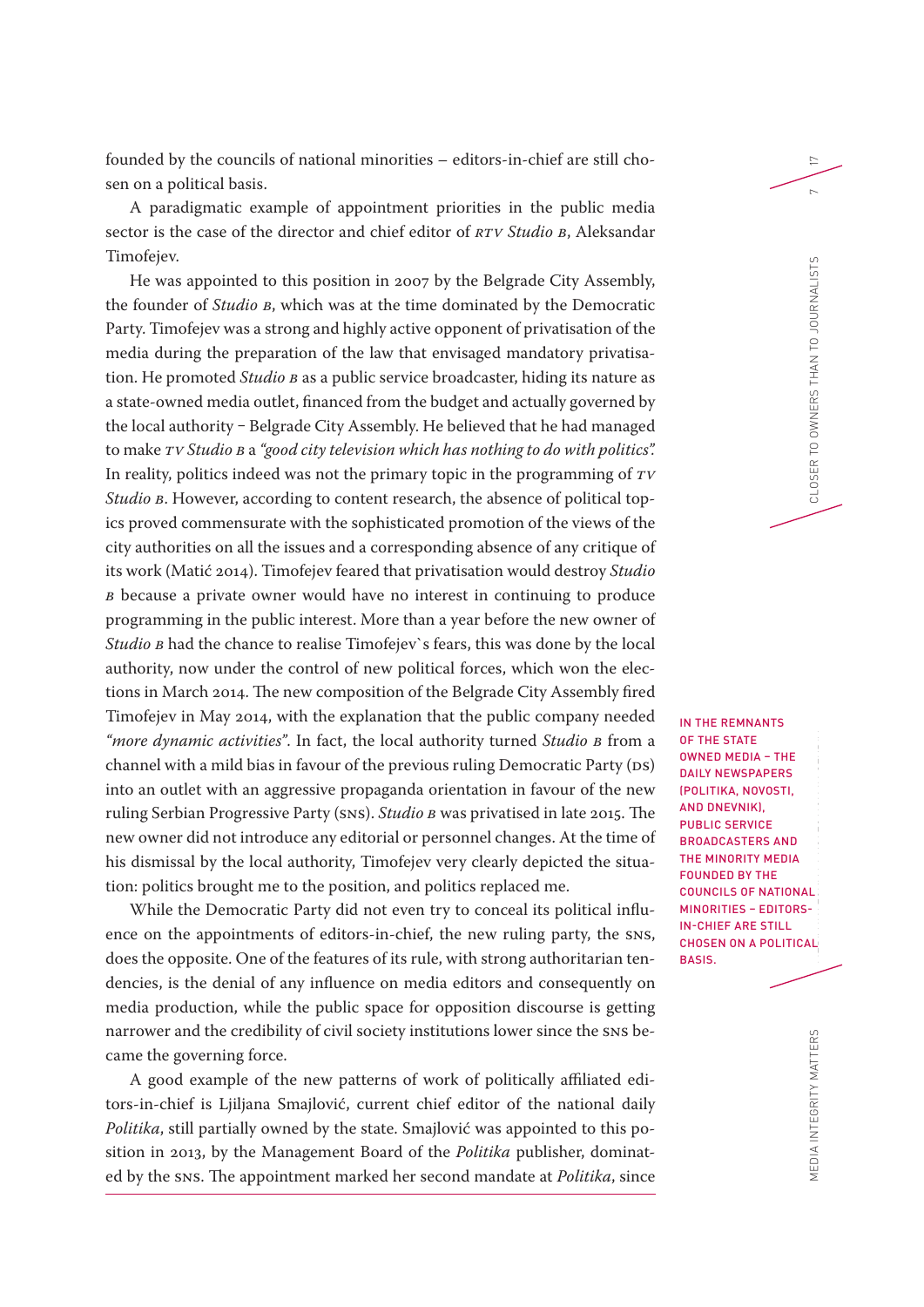she had already served as editor-in-chief of this daily in the period 2005-2008. In her first term, Smajlović was close to the orientation of Vojislav Koštunica's party, the DSS, and became editor-in-chief when Koštunica served as Prime Minister. She was dismissed when Koštunica lost his political position, after the 2008 political victory of the Democratic Party. However, Smajlović likes to emphasize that she was dismissed for political reasons and does not accept that her appointment in 2005 was also politically motivated. Although in 2005 she already had a considerable reputation as an experienced and analytical journalist with keen views on political and international matters, her political preferences were obvious and closest to the third line in the conflict between the blocks of national and democratic orientation, the national-democratic one, being the one that coincided with the priorities of the DSS.

During her first term, Ljiljana Smajlović defended herself and *Politika* journalists from external pressures by making them public. She revealed that *Politika* had been under pressure from the biggest Serbian businessman and media advertiser, Miroslav Mišković. She also reported pressure coming from the office of the Serbian President and DS leader, Boris Tadić. Other chief editors were exposed to the same pressures, but none dared to talk about them publicly, except for Veran Matić, who reported pressures on *B92* by Mišković.

Ljiljana Smajlović later became president of UNS, the Association of Journalists of Serbia. With the legitimacy of a politically dismissed editor, she actively fought against the influence of the Democratic Party on the media and against the legal measures which restricted freedom of the media. She was also very active in the establishment of the Press Council, the first journalistic self-regulatory body. However, once again at the forefront of *Politika* at the time of the government of Aleksandar Vučić, the chief editor of *Politika* is no longer as consistent a fighter for media professionalisation and ethical journalism as she used to be. *Politika* is not a direct propagandist for Vučić's government. However, it does not problematise Vučić's decisions or investigate their negative effects. Where it is a leader, is in the attacks on government critics, trying to question their legitimacy and credibility and thus to undermine potential sources of opposition, be that from international organisations, independent state bodies or civil society organisations. The chief editor praises *Politika* as the freest and most professional media outlet because its regular columnists come from different political factions. She never mentions that these free editorials occupy only two pages in the daily. In the remaining 22 pages, or more, there are no critical opinions, but the thematic priorities coincide perfectly with the priorities of the government. Additionally, Ljiljana Smajlović does not refrain from undermining the authority of the Press Council when appeals against *Politika* are being reviewed, even though the council is the very body she greatly helped to establish.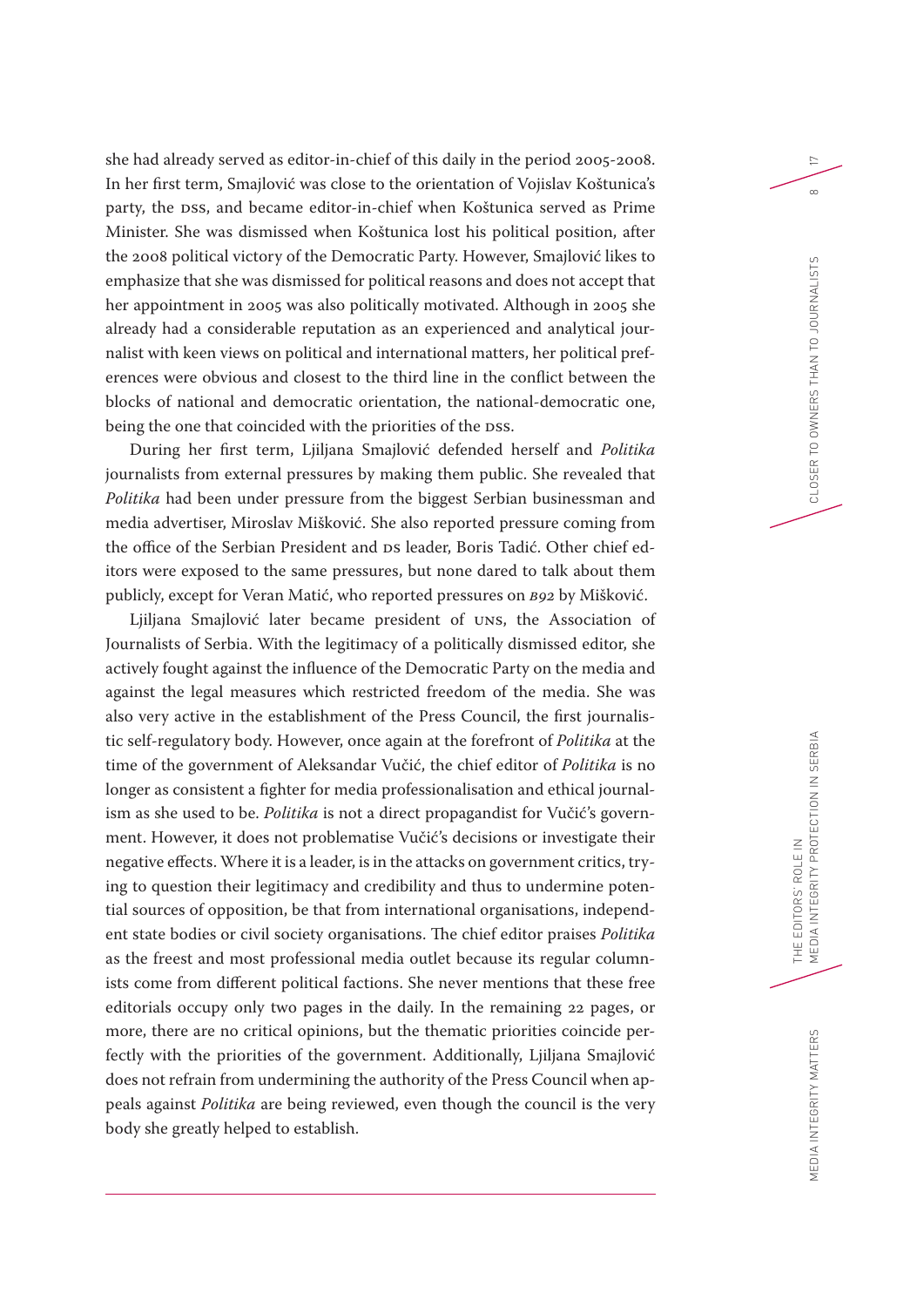#### 4 LEGAL REGULATION OF THE EDITOR'S POSITION

The editor-in-chief is not only a bridge between journalists and owners/ founders of the media ‒ as the position is often simplistically interpreted. It is the site where the interests of various stakeholders in the process of media information production meet: sources of information, media financiers, owners, journalists and audiences.

A whole range of challenges face the chief editors on a daily basis. Seekers for positive publicity are numerous, and by admission of the chief editors, include not only the current financial and political centres of power, but also the political parties in the opposition, civil society organisations that want greater visibility and uncritical treatment, criminal circles and individual criminals. A chief editor interviewed for this report says that his most difficult job is to *"motivate the underpaid journalists."* Another editor finds it most difficult to change the mentality of employees and teach them that conversations with editors are aimed at making clear *"how something could be done instead of why something could not be done."*

The basic weakness of the position of chief editors is a result of inconsistent legal stipulation of their rights and obligations. In accordance with the normative ideals of journalism in the service of the public interest, media legislation deals with the rights and obligations of editors-in-chief from the standpoint of the interests of the audience, the public's right to know and to be protected from unethical communication. However, the rights of chief editors are only formally listed. There are no sanctions in the law for violators of these rights. Additionally, editors and other journalists have the same rights. The obligations, however, exist only for editors. Even though the penalties for breach of the obligation to respect the rights of other participants in communication are clearly defined, they are not efficient.

The Law on Public Information and Media (2014) stipulates that editors (and journalists) cannot be discriminated against, exposed to pressure, threatened, blackmailed or physically attacked. However, except for cases of physical assault, the Law does not provide any mechanisms for exercising the rights of chief editors. Penalties for violation of these rights and freedoms are not prescribed. Even in cases where, for example, sources of information discriminate against some editors and media and favour others, which is visible and can be easily proved, there is no penalty for violators. Editors are thus forced to make concessions to the main sources of information, especially government bodies, in order to stay out of the circle of ignored or blackmailed media outlets.

Another unregulated but very important relation is the one with the owners, since the ownership and managerial sides exert strong pressures that endanger editorial autonomy. In the majority of media systems, this relationship is a matter of internal regulation, while the law imposes some sort of obligation OF THE POSITION OF CHIEF EDITORS IS A RESULT OF INCONSISTENT LEGAL STIPULATION OF THEIR RIGHTS AND OBLIGATIONS. THE RIGHTS OF CHIEF EDITORS ARE ONLY FORMALLY LISTED. THERE ARE NO SANCTIONS IN THE LAW FOR VIOLATORS OF THESE RIGHTS.

17

THE EDITORS' ROLE IN THE BASIC WEAKNESS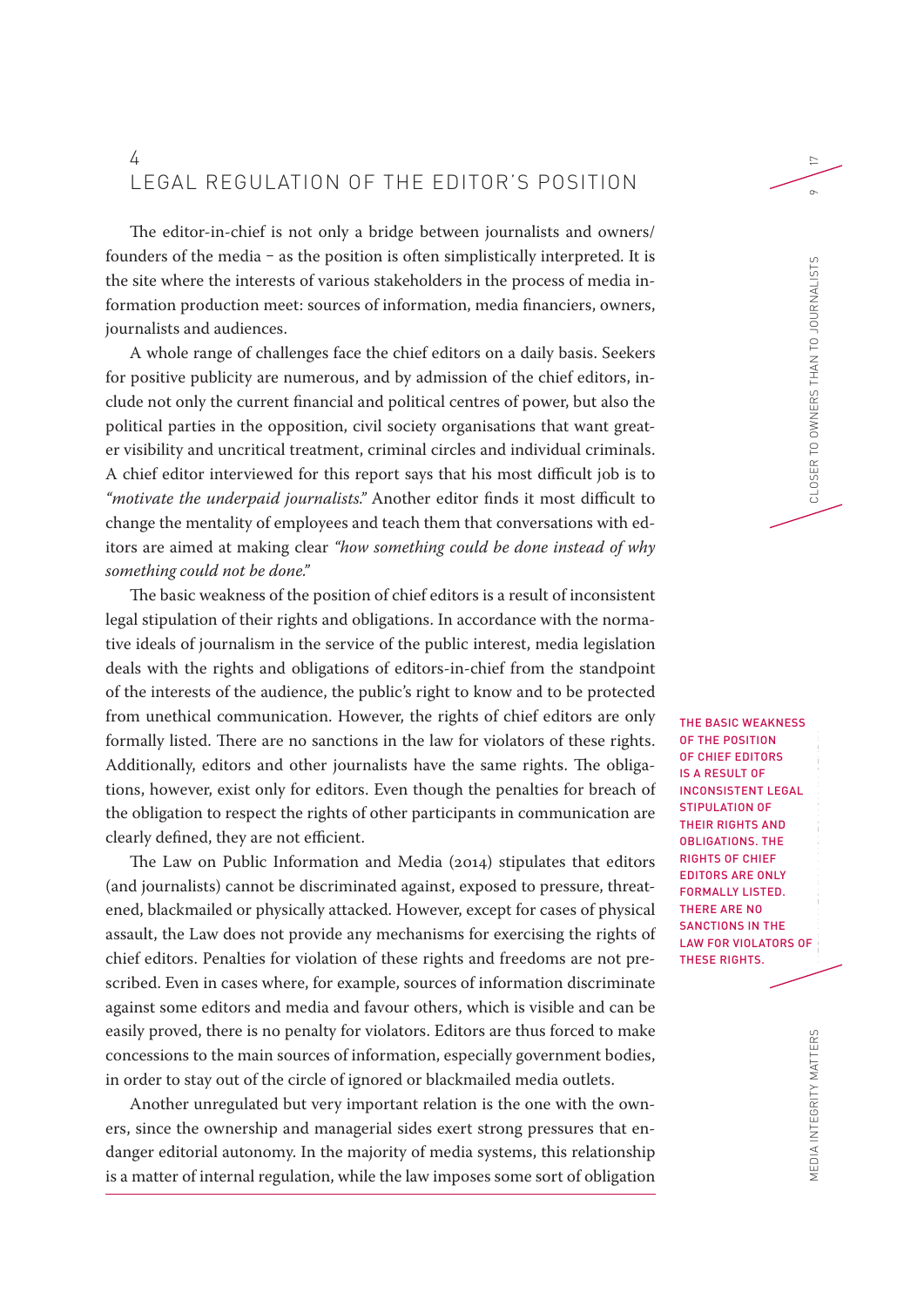for the formal demarcation of journalistic and managerial competences in order to protect editorial autonomy. Serbian legislation, however, does not insist on this demarcation, even in the case of public media. Protection from pressure on editors and journalists by the owners and directors thus remains a right inscribed only on paper and far from actual realisation.

In terms of obligations of the chief editor toward the public and protection of the public from unethical communication, the legislation is clearer and more specific. The Law on Public Information and Media obliges editors to respect the presumption of innocence, privacy, the rights of minors, prohibition of incitement to discrimination, hatred or violence, all under threat of punishment. The law specifically regulates in detail the obligations of editors in respect of the right of reply and the right to a correction, which may relate to various actors in any communication. Violations of these obligations are subject to misdemeanour penalties or court decisions on the damage done to the party who decides to sue the editor responsible for the personal damage.

However, the legal regulation of editorial obligations is insufficiently effective. The professional norms of journalism are massively violated on a daily basis.6 This is especially the case with the violation of the presumption of innocence, the right to privacy and the prohibition of discrimination. The judicial procedures that charge penalties for these types of offences can be extremely prolonged. The awarded monetary damages are always much smaller than compensation requested by the injured parties. They are paid from media revenues, so the editor-in-chief does not bear any direct responsibility or feel any particular damage, aside from injury to a personal reputation. Pressures from other interests and actors on the editors-in-chief to act counter to professional ethics are therefore much more powerful than any legal pressure on them to respect the rights of others and professional codes.

A few years ago the Independent Association of Journalists of Serbia (NUNS) offered Serbian employers a model of an employment contract for chief editors that plugged the legal gaps and encouraged media owners, editors and journalists to protect media integrity while respecting the Code of Journalists of Serbia. The proposed contract defined the rights of editor-in-chief in relation to the owner/founder, along with the obligations of the founder toward the chief editor, as well as relations between chief editor and journalists. For example, under this agreement, the founder would be obliged not to exercise either direct or indirect influence over the decisions of the chief editor in implementing the editorial policy of the media, especially any influence based on the

THE EDITORS' ROLE INC.<br>The Editors MEDIA INTEGRITHAN IN SERBITY PROVINCER TO OWNERS THAN TO JOURNALISTS IN SERIES IN SERVICE OWNERS THAN TO JOURNALISTS IN SERIES IN SERIES IN SERIES IN SERIES IN SERIES IN SERIES IN SERIES IN SERIES IN SERIES IN SERIES IN SE ANOTHER UNREGULATED BUT VERY IMPORTANT RELATION IS THE ONE WITH THE OWNERS, SINCE THE OWNERSHIP AND MANAGERIAL SIDES EXERT STRONG PRESSURES THAT ENDANGER EDITORIAL AUTONOMY. PRESSURES FROM OTHER INTERESTS AND ACTORS ON THE EDITORS-IN-CHIEF TO ACT COUNTER TO PROFESSIONAL ETHICS ARE THEREFORE MUCH MORE POWERFUL THAN ANY LEGAL PRESSURE ON THEM TO RESPECT THE RIGHTS OF OTHERS AND PROFESSIONAL CODES.

17

 $\supseteq$ 

<sup>6</sup> According to a survey by the Press Council during nine months of 2015, newspapers violated the ethical rules of the profession 3,357 times. See [http://www.savetzastampu.rs/latinica/](http://www.savetzastampu.rs/latinica/vesti/33/2016/01/29/937/monitoring-postovanja-kodeksa-novinara-srbije-u-dnevnim-novinama.html) [vesti/33/2016/01/29/937/monitoring-postovanja-kodeksa-novinara-srbije-u-dnevnim-no](http://www.savetzastampu.rs/latinica/vesti/33/2016/01/29/937/monitoring-postovanja-kodeksa-novinara-srbije-u-dnevnim-novinama.html)[vinama.html](http://www.savetzastampu.rs/latinica/vesti/33/2016/01/29/937/monitoring-postovanja-kodeksa-novinara-srbije-u-dnevnim-novinama.html). Accessed 2 April 2016.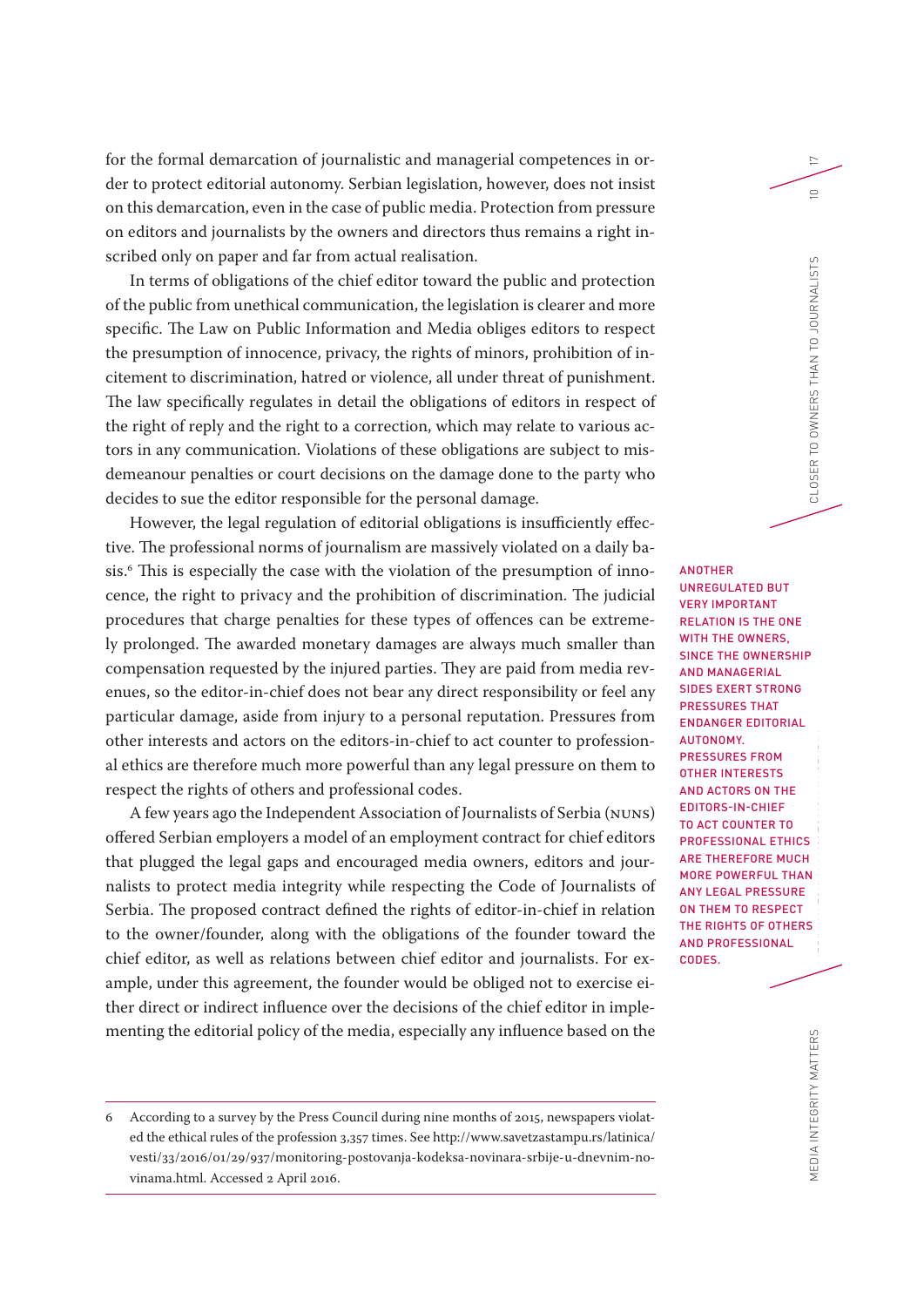abuse of ownership rights. 7 In the same manner as the law guarantees the rights of journalists in relation to the editor (that they would not be demoted or punished for publishing a true claim, for refusing to carry out orders that violate the ethical rules of journalism or contradict the editorial concept) the proposal gave these rights to the editor-in-chief in relation to the owner/founder.

It is not known whether any of the media in Serbia adopted this contract proposal, which ensures the independence of chief editor that the law failed to provide.

#### 5 THE APPOINTMENT AND DISMISSAL PROCEDURES

The employment contract for the chief editor proposed by NUNS also compensates for the lack of general or internal legal regulation of the conditions under which the chief editor can be dismissed. Namely, all rights of the chief editor are exercised in such a way that editors *"cannot be fired, their earnings cannot be reduced, nor can the position in the newsroom be worsened."* Media legislation does not deal with the procedure for dismissal of editors-in-chief, while the procedure for their selection is handled rather superficially and applied only in two cases - the public service media and the media in minority languages, founded by the councils of national minorities. In both cases, the law specifies that the selection is performed on the basis of a public competition.

By public competition, a chief editor is given the legitimacy of the winner in an open professional competitive arena. This strengthens his/her position in relation to journalists of lower rank. However, all other aspects of the election, i.e., the appointment and dismissal of chief editors, are left to the will of those who elect them.

According to the Law on Public Service Broadcasting (2014), the chief editors of *Radio Television of Serbia* (*RTS*) and *Radio Television of Vojvodina* (*RTV*) are formally elected by the Management Board. However, the main role in the procedure is given to the Director General, who nominates editors to the Management Board as part of his/her team. Despite a democratic election procedure (public competition), the chief editors have no independent basis of authority, which may reduce the effectiveness of editorial activities. In the case of minority media, a final decision is made by the Management Board of the publisher. However, the Management Board is elected by the National Council of the National Minority, which is politically structured and exercises strongest pressure on chief editors, according to editors of minority media.

Many of the editors interviewed for our study do not think that the procedure for the appointment of chief editors is important or that it has an impact on their situation, even when it involves the participation of journalists. Several

THE EDITORS' ROLE IN MEDIA LEGISLATION DOES NOT DEAL WITH THE PROCEDURE FOR DISMISSAL OF EDITORS-IN-CHIEF, WHILE THE PROCEDURE FOR THEIR SELECTION IS HANDLED RATHER SUPERFICIALLY AND APPLIED ONLY IN TWO CASES – THE PUBLIC SERVICE MEDIA AND THE MEDIA IN MINORITY LANGUAGES, FOUNDED BY THE COUNCILS OF NATIONAL MINORITIES.

<sup>7</sup> See [http://www.novimagazin.rs/public/uploads\\_ck/files/ANEKS%20UGOVORA%20O%20RADU-](http://www.novimagazin.rs/public/uploads_ck/files/ANEKS%20UGOVORA%20O%20RADU%20GLAVNOG%20I%20ODGOVORNOG%20UREDNIKA.pdf) [%20GLAVNOG%20I%20ODGOVORNOG%20UREDNIKA.pdf.](http://www.novimagazin.rs/public/uploads_ck/files/ANEKS%20UGOVORA%20O%20RADU%20GLAVNOG%20I%20ODGOVORNOG%20UREDNIKA.pdf) Accessed 2 April 2016.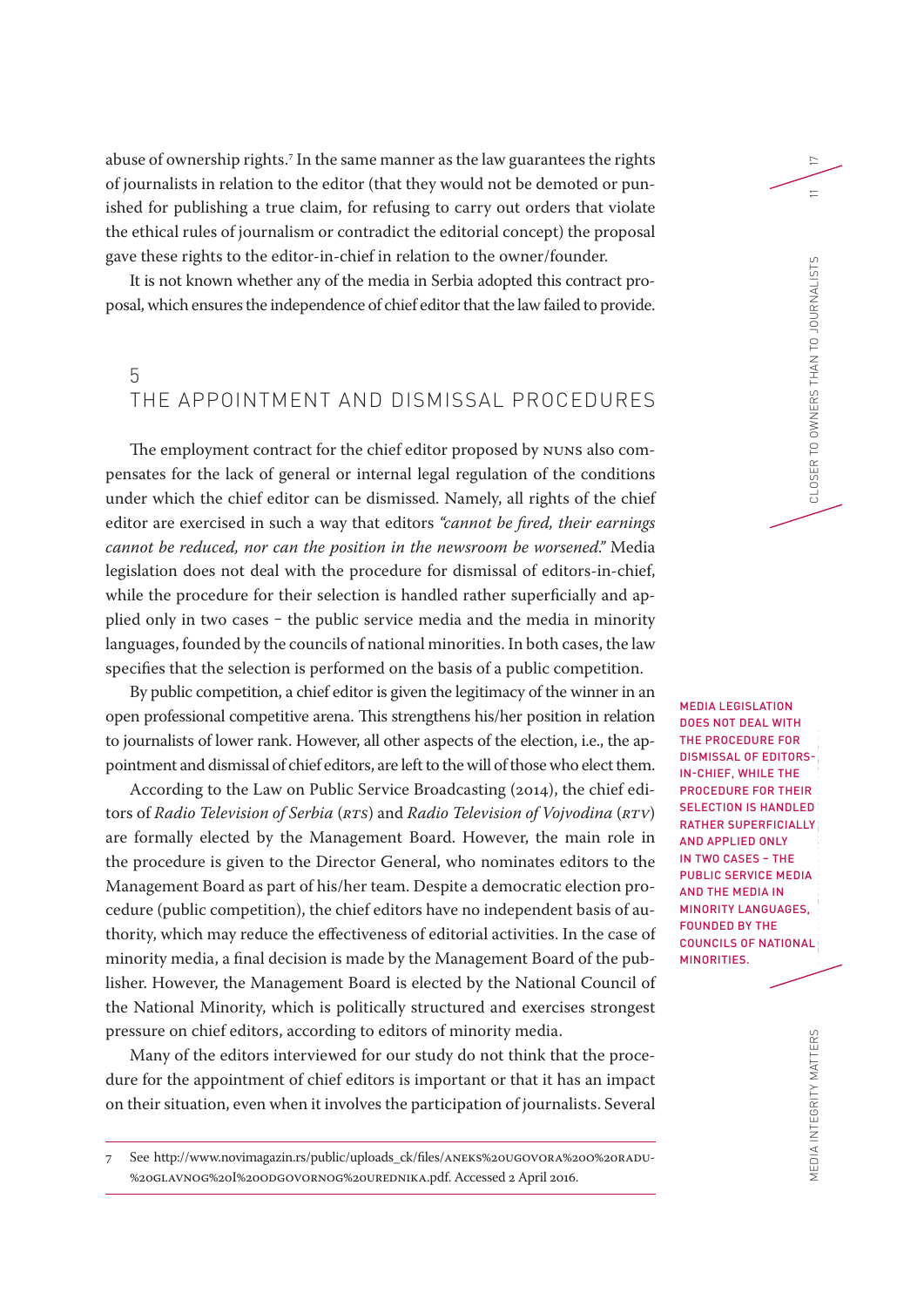editors did believe that journalists should be consulted in the selection of the chief editor, because this contributes to trust and cooperation within the newsroom and additionally obliges chief editors to protect professional goals instead of the organisational (ownership) goals. Others, however, think that the owners/founders have every right to decide who they will hire as a journalist and who as an editor-in-chief and that nobody has the right to influence these decisions, not even the journalists.

They also think that the division of roles and responsibilities between journalists and owners or the general director of the public service broadcaster as concerns the selection of the chief editor is not rational, because it makes the chief editors ambivalent in loyalty toward these two sides. Regardless of differences in opinion, the practice among different media outlets is uniform: journalists do not have a strong role in the selection and dismissal of chief editors, not even a consultative one, even though their most overall mood is somewhat consulted.

In the absence of normative regulation, the rights and obligations of chief editors are mainly based on custom and the legacy of the past. The socialist period left a tradition of strong hierarchical relations, both in the subordinate role of editor-in-chief in relation to those who elected him, and in the stance of the chief editor towards those who are under him.

The Law on Public Information and Media protects journalists from arbitrary action on the part of the chief editor and gives them the right to refuse an editor's order without consequences if it violates regulations or codes of practice and ethics of the journalistic profession. They also have the right not to sign their work if its meaning has been altered during the editorial process. In practice, however, this rarely happens. There are testimonies from journalists about employment contracts containing a clause stipulating that they have *"the duty to do everything at the order of the editor,"* which eliminates the legal protection of journalists' rights.

Yet, in these complex relationships, the most important element is the fact that the editor-in-chief lacks mechanisms for protection from the pressures exerted upon him/her by the authorities by whom he/she was elected or appointed, whether that be the general director, as in the case of public service broadcasters, the founders' board, the individual media owner or the director as the owner's most direct representative.

### 6 THE ECONOMIC POSITION OF EDITORS

Data on the economic position of chief editors is scarce. It is consistently and coherently kept secret by all types of media. However, in January 2016 the new management of the public service broadcaster *RTS* published data on the earnings of all its employees for the last three months of 2015. The previous

THE EDITORS<br>EDITORS THE MOST IMPORTANT ELEMENT IS THE FACT THAT THE EDITOR-IN-CHIEF LACKS MECHANISMS FOR PROTECTION FROM THE PRESSURES EXERTED UPON HIM/HER BY THE AUTHORITIES BY WHOM HE/SHE WAS ELECTED OR APPOINTED.

17

MEDIA INTEGRITY MATTERS MEDIA INTEGRITY MATTERS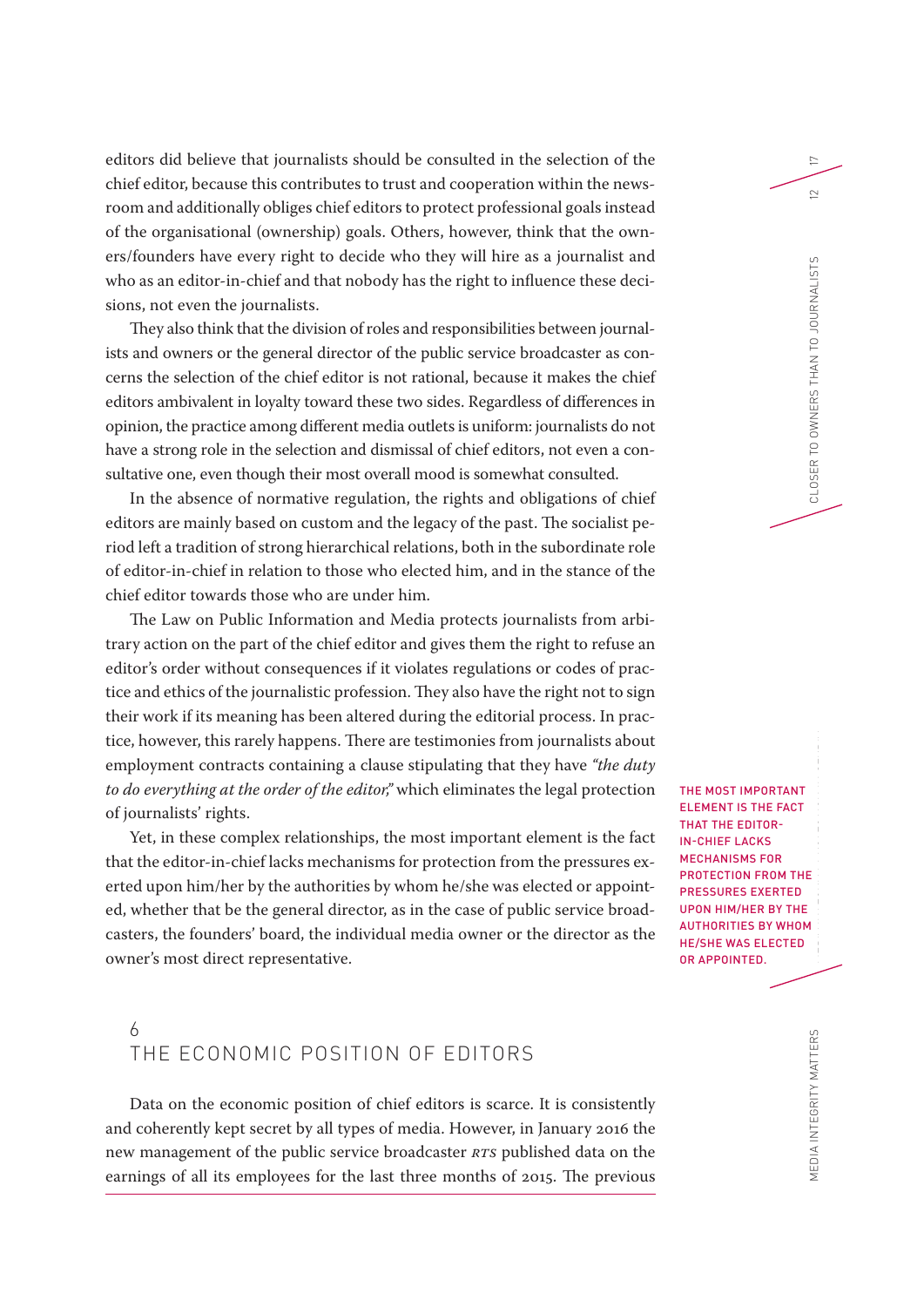*RTS* management had refused to disclose any financial data and preferred to pay a fine for contempt of the decision of the Commissioner for Information of Public Importance that the operations of the public service broadcasters were a matter of public interest. The average net salary of *RTS* employees was about 48 thousand RSD, i.e. about 400 euro per month. Seven percent of employees had earnings above 600 euro, including chief editors and their assistants and deputies. The average net salary of the editor-in-chief for TV programming amounted to 1,500 euro, of deputy editors to 1,130 euro and 950 euro, respectively, and of assistant chief editor, to about 1,000 euro. At the radio station, earnings were considerably lower: 846 euro for the chief editor, 585 for the deputy editor and 557 for the assistant chief editor.

One can only guess about the earnings of other editors-in-chief. In our interviews with 5 editors-in-chief, only two provided data on their salaries. In one case, it was between 400 and 800 euro, in the second less than 400 euro. The majority of other journalists that we interviewed said that the size of the salaries of editors-in-chief was not known to other employees. They also believed that their salaries were neither adequate for the amount of effort invested, nor reflective of the importance of the job of an editor, but they held identical opinions about the earnings of other journalists, as well. Estimates are that editors' salaries are significantly higher than those of journalists, who earn about 400 euro in the capital city and about 300 euro in other places. Higher wages come with the position of the editor and usually do not depend on the economic success of the particular media outlet.

Because of their inadequate salaries, it is not uncommon for chief editors to have an additional work engagement somewhere else. This is a point of divergence between chief editors and other journalists. All the chief editors that we interviewed think that chief editors should not be prevented from performing other paid work (which can increase the visibility of their media), while other interviewed editors believe that editing should be their only job.

The financial rewards for being editor-in-chief do certainly constitute one motive driving journalists towards the position of chief editor. However, that is not a mechanism that stimulates the editor-in-chief to stay true to his professional credo. The general economic poverty in the media industry creates a poor professional atmosphere on all counts. It undermines the professional freedom of all journalists, while encouraging their obedience, self-censorship and apathy. The prevalent system of media funding creates the strongest threat to professional integrity. It forces the media to enter into corrupt ties with sources of revenue, whether these be advertising companies, media buying agencies connected with political circles, or government bodies and political parties. Editors are not in a position to mount a defence against the dependence of their media on financial sources and the expectation of preferential media content which has not been cut short by owners and managers. The most they can do is to avoid compelling the journalists to compromise their personal integrity.

E<br>IS<br>IN<br>IN MEDIA INTEGRITY PROTECTION IN SERBIA CLOSER TO OWNERS THAN TO JOURNALISTS 13 EDITORS ARE NOT IN A POSITION TO MOUNT A DEFENCE AGAINST THE DEPENDENCE OF THEIR MEDIA ON FINANCIAL SOURCES AND THE EXPECTATION OF PREFERENTIAL MEDIA CONTENT WHICH HAS NOT BEEN CUT SHORT BY OWNERS

AND MANAGERS. THE MOST THEY CAN DO IS TO AVOID COMPELLING THE JOURNALISTS TO COMPROMISE THEIR PERSONAL INTEGRITY.

17

 $\infty$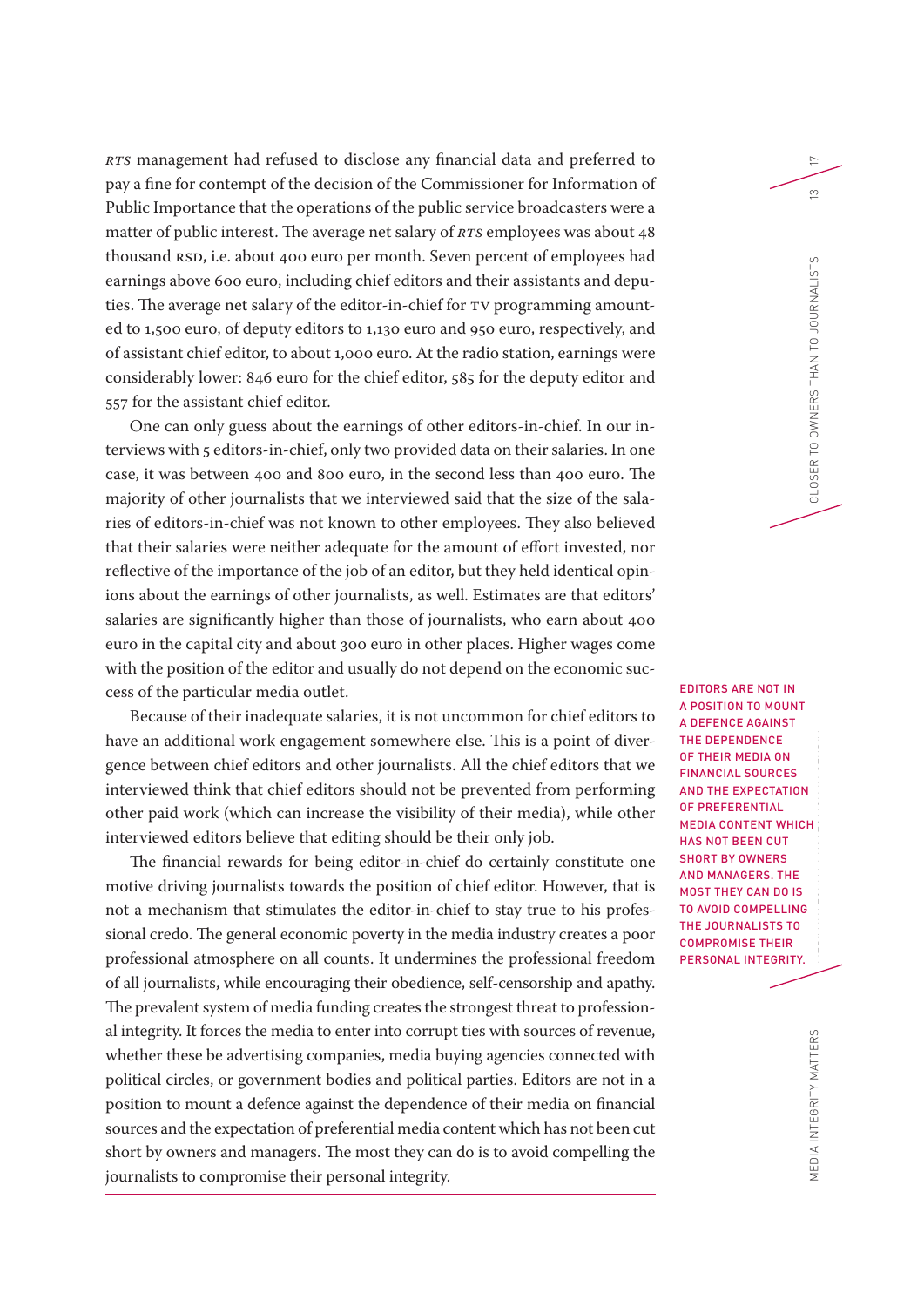### 7 CONCLUSIONS

When asked to list the conditions necessary for achieving a strong and independent position of chief editor, a majority of 12 editors and experts interviewed for this report put the personal characteristics of editors in first place. These are knowledge (general and vocational), a strong professional identity and reputation (experience) and personality traits. They put institutional factors, such as the improvement of the economic situation, better legal status and a more elaborate system of professional rewards and recognitions behind the personal characteristics of editors.

This response can be explained in two ways. One is that the interviewees are forced to create professional myths in order to remain in a profession that has experienced so many negative highlights. They believe that enthusiasm on the part of unique individuals can save journalism as a profession. This belief is seen more clearly in the links made by interviewees between the position of chief editor and the necessary qualifications. These include a broad general education, complemented by extensive professional knowledge (the journalistic trade and the entire chain of production of the media content) and familiarity with the specific features of journalism in other countries, new technologies, media literacy and media regulation. Additionally, the chief editor is seen as a person with extensive working experience and a high professional reputation earned by, among other things, a respect for the ethical standards of the profession. Next, the editor-in-chief is associated with a proven record of personal integrity backed by the experience of resisting pressure, a recognisable commitment to strengthening democratic values and finally with broad managerial skills and an affinity for modernisation and innovation.

The other way of reading the reaction of our interviewees is that they represent the media which have managed to resist full economic captivity and institutional patronage and still retain professional self-esteem.

Although their perception of chief editors seems utopian against the background of the research findings on the deep crisis of journalism, it does show that the professional culture has not abandoned professional ideals and still plays a strong role in the behaviour of at least some editors-in-chief.

Nothing in the profile and position of today's editors-in-chief empowers them for the protection of media integrity. The legal framework does not equip them with powers to protect professional goals ahead of other agendas. The appointment procedure serves to position the editor-in-chief closer to the owner and to management than to journalists and their obligations towards the public. Their economic position is unstable and stimulates them to fight for the survival of the media rather than for professional development. However, some media work only in order to produce revenues for their owners, appropriate benefits for their financiers and wages for their employees. Others struggle to

וכ<br>-<br>וכ NOTHING IN THE PROFILE AND POSITION OF TODAY'S EDITORS-IN-CHIEF EMPOWERS THEM FOR THE PROTECTION OF MEDIA INTEGRITY.

17

EDIA INTEGRITY MATTERS MEDIA INTEGRITY MATTERS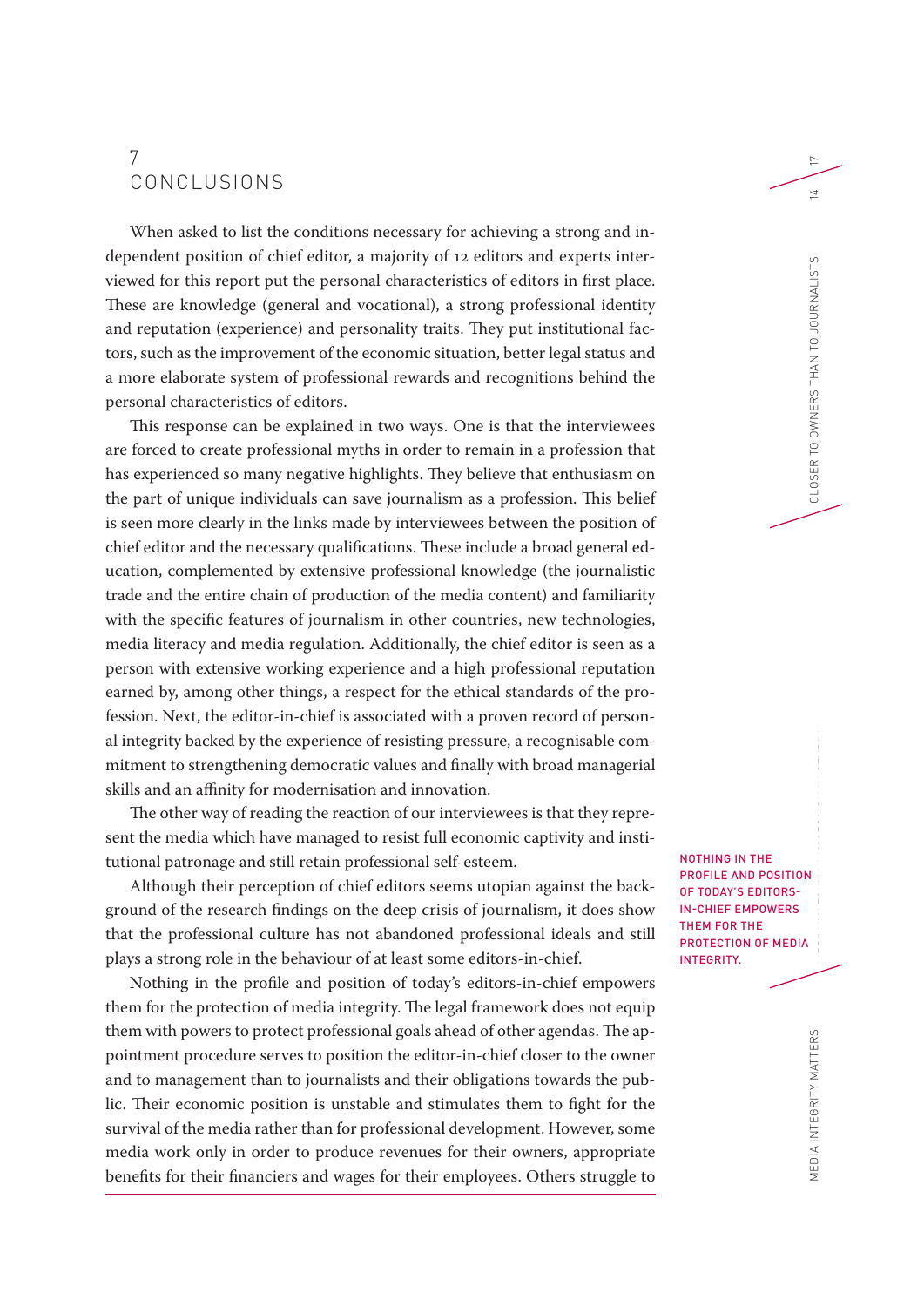serve the public and escape the permanent or long-standing patterns of instrumentalisation. Decisions about the work of the media between these two models do not fall to editors-in-chief, but to the owners and managers. However, editors do contribute to the media performance. They give a stamp to the media, the profile of an editorial orientation (which is determined by the owner or founder) and create the public image of the media. Editors-in-chief create the atmosphere in the newsroom, motivate journalists to work and affect the extent to which their work is based on professional ethics. They are the moral and professional authorities who determine whether or not others will aspire to professional, responsible and ethical journalism. The editor-in-chief is the first and last defence of journalists from external pressures.

On the practical side, not much has been done to improve the position of editors-in-chief, especially with regard to the idea of uniting editors in a special association, which was launched in the media community more than a year ago. The idea of a professional association of chief editors rests on the assumption that the job of editing is different from the reporting job and that this group of media professionals needs to build their professional standards so as to allow them editorial independence and protection from pressures by the government, politics and media owners that is better than the protection they now have.

The originator of this idea is Siniša Isakov, a former Director General of public service broadcaster *Radio Television of Vojvodina*, and technical director of *TV Novi Sad*, and an electrical engineer by education. He is a long-time employee of *RTV* and a big supporter of the concept of public service broadcasting. Isakov says that he failed to find support for his idea among the chief editors.<sup>8</sup> However, he believes that such an association would be the appropriate means for establishing the ethical journalism standards that professional journalist associations have so far failed to promote successfully for a variety of reasons.

According to Isakov, opponents of the idea point out that all editors are primarily journalists, and that journalists' associations already exist. However, the challenges faced by chief editors are not the same as those affecting journalists. Associations like the one he proposes do already exist in many countries, and in some, for example in the Netherlands, they form a collective member of the Press Council.

Perhaps the editors who want to be more actively involved in the effort to re-professionalise journalism will base the mechanism for greater impact on the better future of journalism on the idea of own association. If chief editors are recruited from those two-fifths of journalists who, according to the study on the precarisation of journalism, still believe in professional ideals despite the increasing precariousness of their work and life, then journalism has a chance to survive as an industry operating in the public interest and towards consolidation of democratic processes in Serbia.

8 Interview with Siniša Isakov, former Director General of *Radio Television of Vojvodina* and current advisor to Director General, Novi Sad, 21 March 2016.

G<br>AI<br>TH NOT MUCH HAS BEEN DONE TO IMPROVE THE POSITION OF EDITORS-IN-CHIEF, ESPECIALLY WITH REGARD TO THE IDEA OF UNITING EDITORS IN A SPECIAL ASSOCIATION, WHICH WAS LAUNCHED IN THE MEDIA COMMUNITY MORE THAN A YEAR AGO.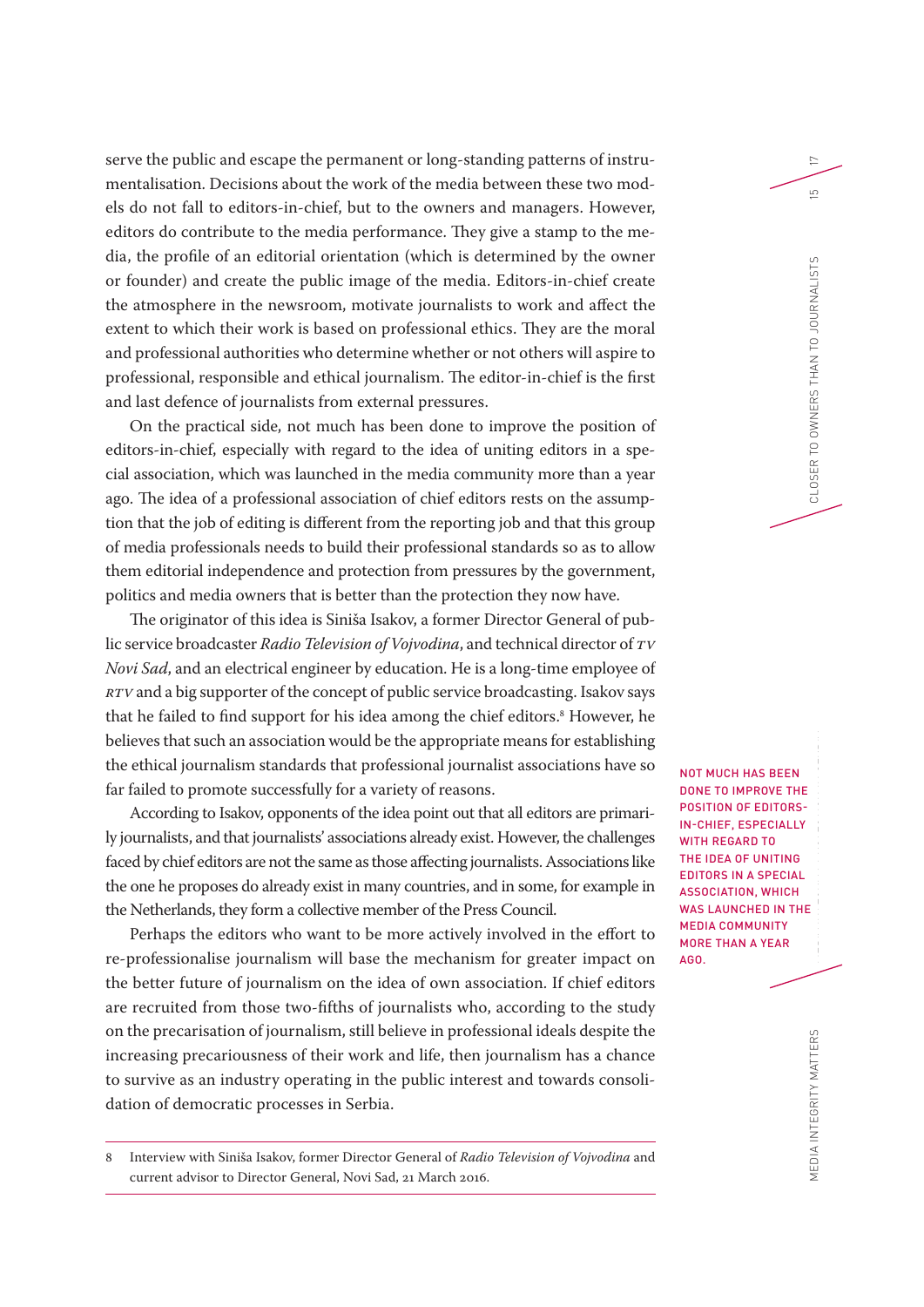### 8 RECOMMENDATIONS

- 1. Editors-in-chief should establish an association and use it as a tool for improving their legal, economic and professional position. The association should strive towards protecting media integrity and ask for support from the media freedom defenders whenever the media is exposed to pressures on editorial policy.
- 2. Media legislation should better balance the rights and obligations of editors-in-chief and provide enhanced protection of the their professional rights, rights which are now only formally listed but not efficiently defended.
- 3. Public service broadcasters should make the procedure for the appointment of editors-in-chief as transparent as possible. This could ensure selection of the best candidates, diminish the ground for election along political lines and increase audience trust in the public service broadcasters.
- 4. The Independent Association of Journalists of Serbia (NUNS) should better promote its proposal for a specific work contract for editors-in-chief and lobby for its adoption in media that strive to protect media integrity, especially in public service broadcasters.

#### BIBLIOGRAPHY

- E. B., "Pedeset najmoćnijih u medijima," *Blic*, 12 January 2011. Available at: [http://www.blic.rs/vesti/drustvo/pedes](http://www.blic.rs/vesti/drustvo/pedeset-najmocnijih-u-medijima/tvg679b)[et-najmocnijih-u-medijima/tvg679b](http://www.blic.rs/vesti/drustvo/pedeset-najmocnijih-u-medijima/tvg679b). Accessed 2 April 2016.
- Hrvatin, S. and Petković, B., *State-media financial relations in the countries of South East Europe: Financial engineering for state and media capture*, SEE Media Observatory, Peace Institute, Ljubljana, 2016. Available at: [http://mediaobserva](http://mediaobservatory.net/sites/default/files/Financial%20Engineering%20for%20State%20and%20Media%20Capture-10%20Apr.pdf)[tory.net/sites/default/files/Financial%20](http://mediaobservatory.net/sites/default/files/Financial%20Engineering%20for%20State%20and%20Media%20Capture-10%20Apr.pdf) [Engineering%20for%20State%20and%20](http://mediaobservatory.net/sites/default/files/Financial%20Engineering%20for%20State%20and%20Media%20Capture-10%20Apr.pdf) [Media%20Capture-10%20Apr.pdf](http://mediaobservatory.net/sites/default/files/Financial%20Engineering%20for%20State%20and%20Media%20Capture-10%20Apr.pdf). Accessed 10 April 2016.
- Matić, J., *Serving the Public or the Government*, Dobar naslov, Beograd, 2014.
- Mihailović et al., *Od novinara do nadničara. Prekarni rad i život*, Beograd, Dan Graf, Fondacija za otvoreno društvo, Centar za razvoj sindikalizma, 2015.
- NUNS, Aneks ugovora o radu glavnog i odgovornog urednika. Available at: [http://www.novimagazin.rs/public/up](http://www.novimagazin.rs/public/uploads_ck/files/ANEKS%20UGOVORA%20O%20RADU%20GLAVNOG%20I%20ODGOVORNOG%20UREDNIKA.pdf)[loads\\_ck/files/ANEKS%20UGOVORA%20](http://www.novimagazin.rs/public/uploads_ck/files/ANEKS%20UGOVORA%20O%20RADU%20GLAVNOG%20I%20ODGOVORNOG%20UREDNIKA.pdf) [O%20RADU%20GLAVNOG%20I%20](http://www.novimagazin.rs/public/uploads_ck/files/ANEKS%20UGOVORA%20O%20RADU%20GLAVNOG%20I%20ODGOVORNOG%20UREDNIKA.pdf) [ODGOVORNOG%20UREDNIKA.pdf.](http://www.novimagazin.rs/public/uploads_ck/files/ANEKS%20UGOVORA%20O%20RADU%20GLAVNOG%20I%20ODGOVORNOG%20UREDNIKA.pdf) Accessed 2 April 2016.
- NUNS, "50 najmoćnijih u medijima u Srbiji," 19 January 2015 (quoted from *Blic*.). Available at: [http://www.nuns.rs/info/](http://www.nuns.rs/info/news/23181/50-najmocnijih-u-medijima-u-srbiji.html) [news/23181/50-najmocnijih-u-mediji](http://www.nuns.rs/info/news/23181/50-najmocnijih-u-medijima-u-srbiji.html)[ma-u-srbiji.html.](http://www.nuns.rs/info/news/23181/50-najmocnijih-u-medijima-u-srbiji.html) Accessed 2 April 2016.
- Savet za štampu, *Monitoring poštovanja Kodeksa novinara Srbije u dnevnim novinama*, 29 January 2016. Available at: [http://www.savetzastampu.rs/lati](http://www.savetzastampu.rs/latinica/vesti/33/2016/01/29/937/monitoring-postovanja-kodeksa-novinara-srbije-u-dnevnim-novinama.html)[nica/vesti/33/2016/01/29/937/monitor](http://www.savetzastampu.rs/latinica/vesti/33/2016/01/29/937/monitoring-postovanja-kodeksa-novinara-srbije-u-dnevnim-novinama.html)[ing-postovanja-kodeksa-novinara-srbi](http://www.savetzastampu.rs/latinica/vesti/33/2016/01/29/937/monitoring-postovanja-kodeksa-novinara-srbije-u-dnevnim-novinama.html)[je-u-dnevnim-novinama.html.](http://www.savetzastampu.rs/latinica/vesti/33/2016/01/29/937/monitoring-postovanja-kodeksa-novinara-srbije-u-dnevnim-novinama.html) Accessed 2 April 2016.

17

MEDIA INTEGRITY MATTERS

MEDIA INTEGRITY MATTERS

THE EDITORS' ROLE IN

THE EDITORS' ROLE IN<br>MEDIA INTEGRITY PROTECTION IN SERBIA